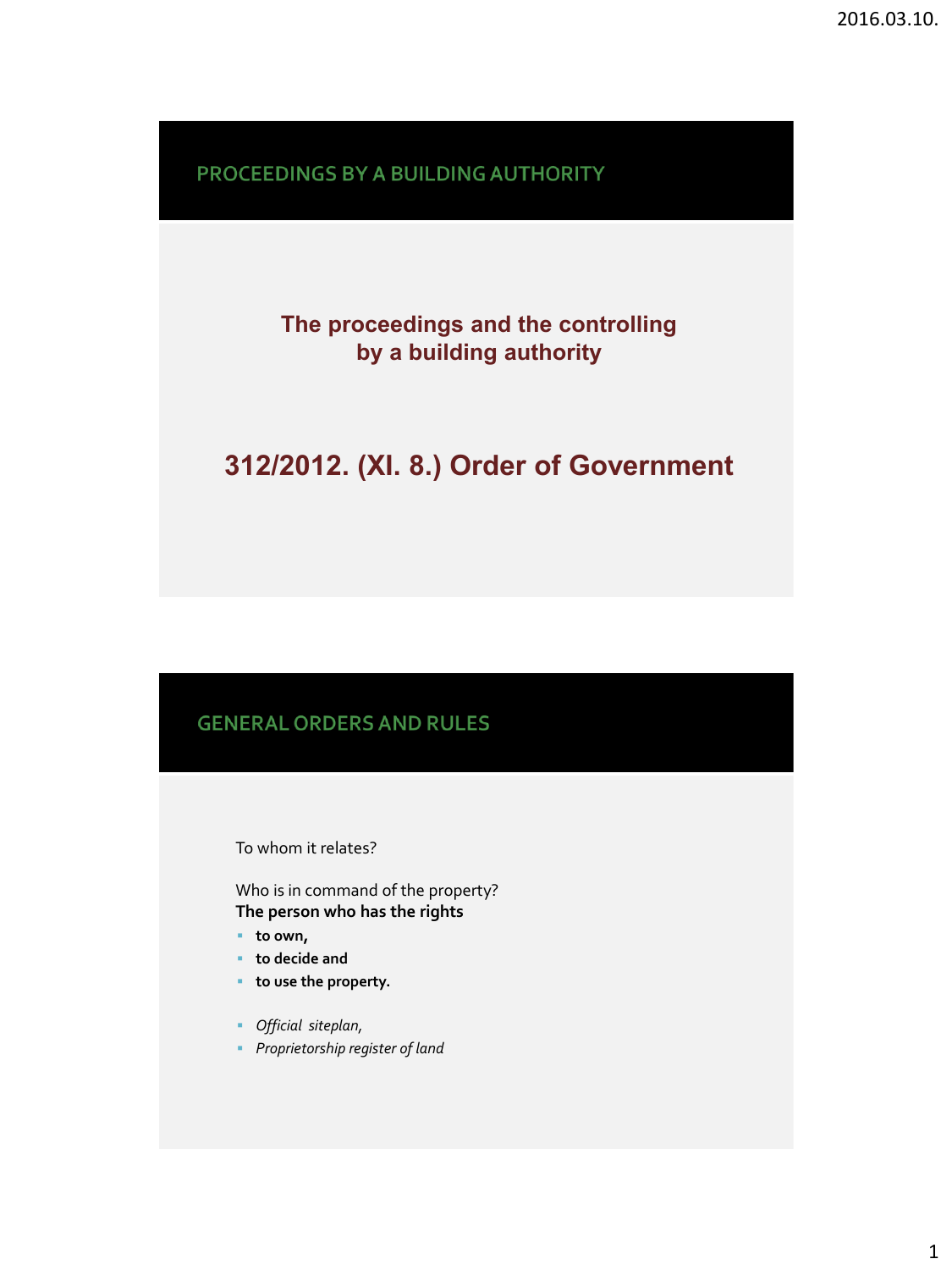#### GENERAL AND COMMON RULES OF THE PROCEEDINGS OF A BUILDING AUTHORITY

#### **CONTENTS, STEPS**

- **starting of the proceedings**
- send word (e-mail, ETDR) to the client, investor at the start of
- **E** identify a deficiency
- **EXECT** which special authorities are needed for an advisory opinion
- **Phanning commission (by the region, district)**
- **duration of the proceedings**
- **F** review the building site
- **Example 2** contents of the decision
- **EXECOMMUNICATION OF the decision**

### **STARTING OF THE PROCEEDINGS**

Upload the main items of the proceedings to the ÉTDR.

Ask about the proceedings, and that's conditions, by ÉTDR. (Is it sufficient, any other supplement, payment of the fee …)

The authority has to answer in 15 days, and answer more, if it is needed.

The starting day is the first day after that the first document of the proceedings (the request) is received by the authority.

On paper or on ÉTDR.

The client of the authority is the owner who is in command of the property. (accreditation)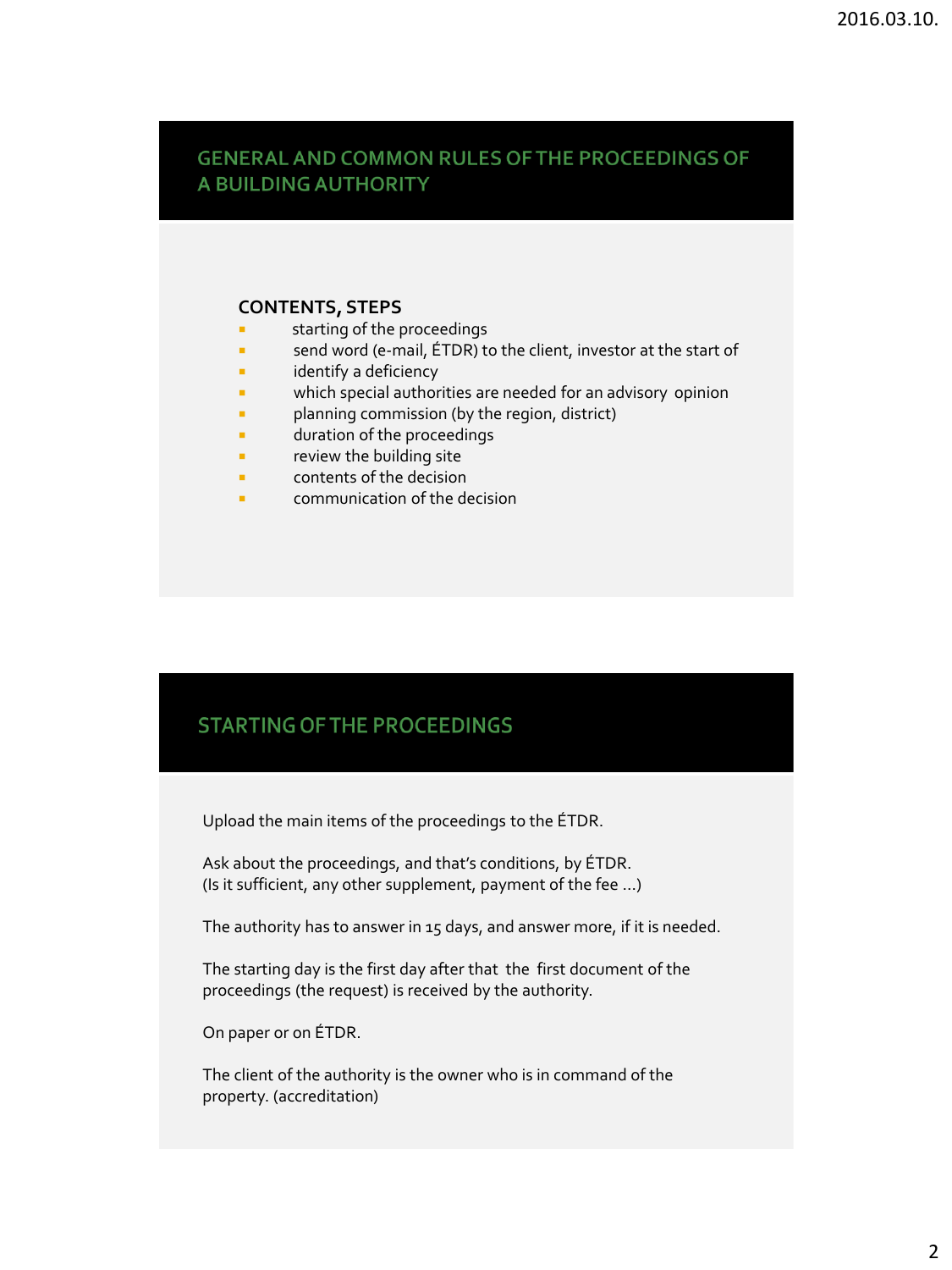#### **INFORMING THE BUILDER ABOUT THE START OF THE PROCEEDING**

#### **The authority has to inform the client about the start and:**

- The date of the start,
- The type of the proceedings,
- The duration of the proceedings,
- The date of the visit to the building site,
- "every important thing, that the client has to know and has to do about the proceedings."

## **IDENTIFY A DEFICIENCY**

#### Two steps:

a. The authority – in **5** days – sends an e-mail to the client about the deficiencies of the documentation that was handed in.

The client has **10** days to supply.

*b. If the documentation – after the previous supplement – is incomplete, the authority has to send a new e-mail, and the client has to supply the missing documentation.*

*The time of supplying the necessary documentation is not taken into account of the duration*.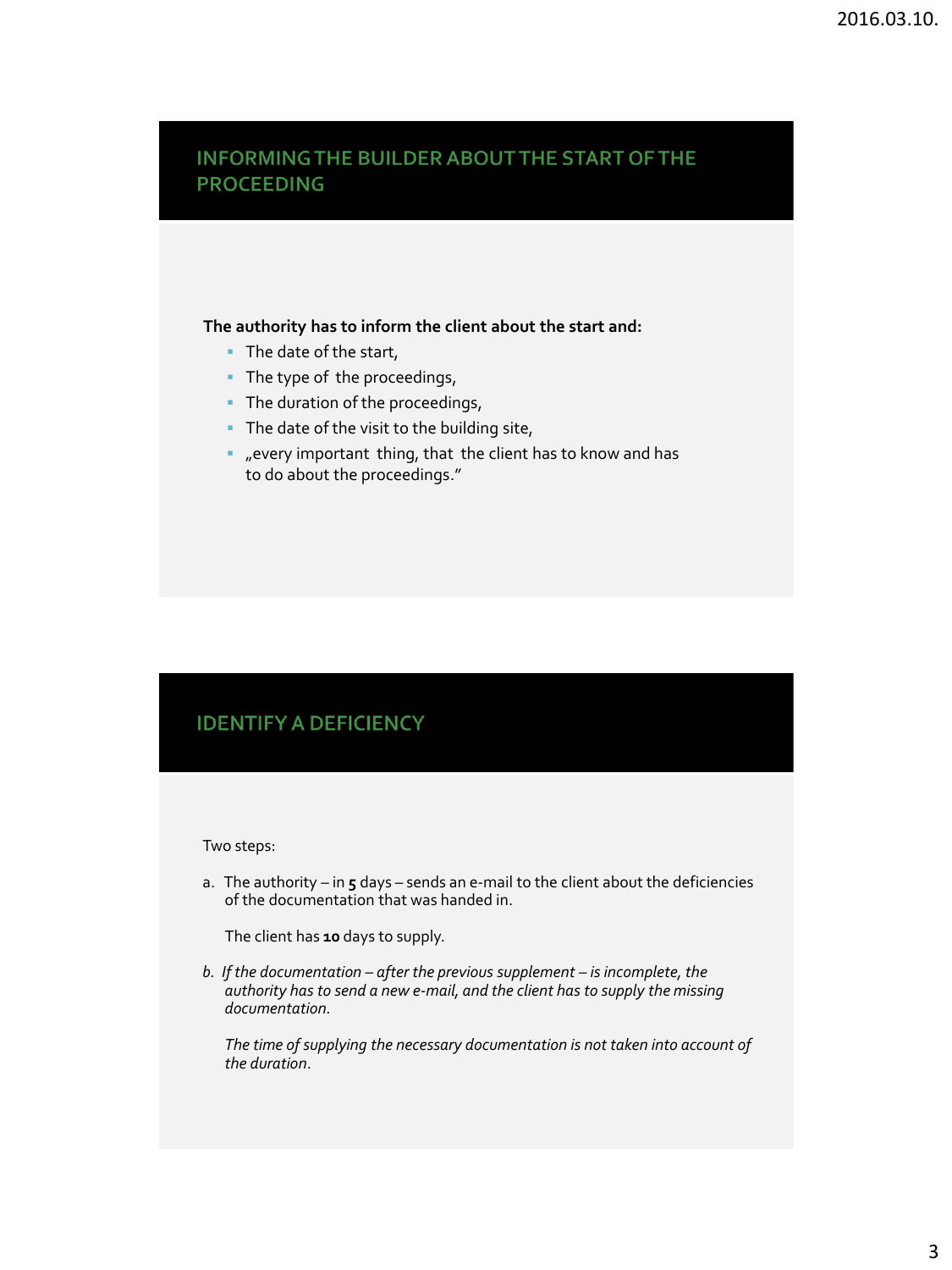## **SPECIAL AUTHORITIES**

#### **EXAMPLES, there is a chart in the order:**

- **Fire Departments,**
- **National Public Health and Medical Officer Service,**
- **Chimney-sweeping,**
- **National Office of Cultural Heritage,**
- **National Inspectorate for Environment, Nature and Water,**
- **Public utilities**
- **…**

## **PLANNING COMMITTEE**

#### **In special cases, it depends on…**

- Size of the building,
- Function of the building,
- Location of the building,
- …

#### **The provost asks for an advisory opinion from the planning committee about the**

- *Architectural value,*
- *Protect the architectural heritage,*
- *Assimilation of the building into the environment.*

#### **The authority can make a decision based on the opinion of the committee**.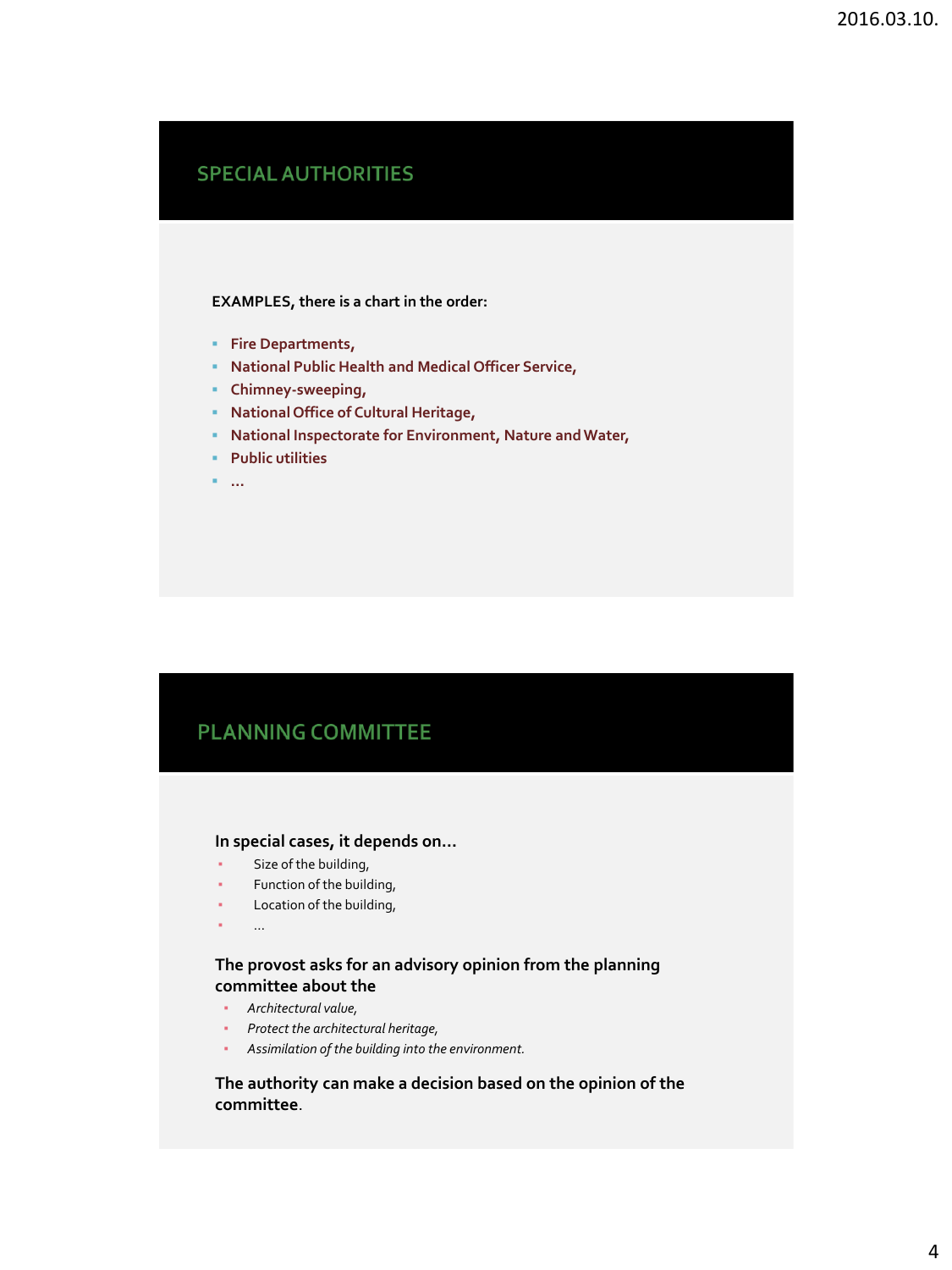### TIME-LIMIT OF THE OFFICE WORK (ADMINISTRATION)

It depends on the type of the permit

#### **a) in 21 days after the last supply,**

- **the last document from the special authorities,**
- or the last another supplied plan, paper...

## **VISITING THE BUILDING SITE**

The authority is obliged to visit the building site or the existing building that someone wants to rebuild.

The authority has to check and survey

- The sizes of the site,
- The distance between the existing and the designed buildings
- The environment of the designed building,
- The access to the building site,
- The slope of the surface,
- The terms of build are given,
- Safety of the building process,
- **•** The building process and the plans are the same,
- …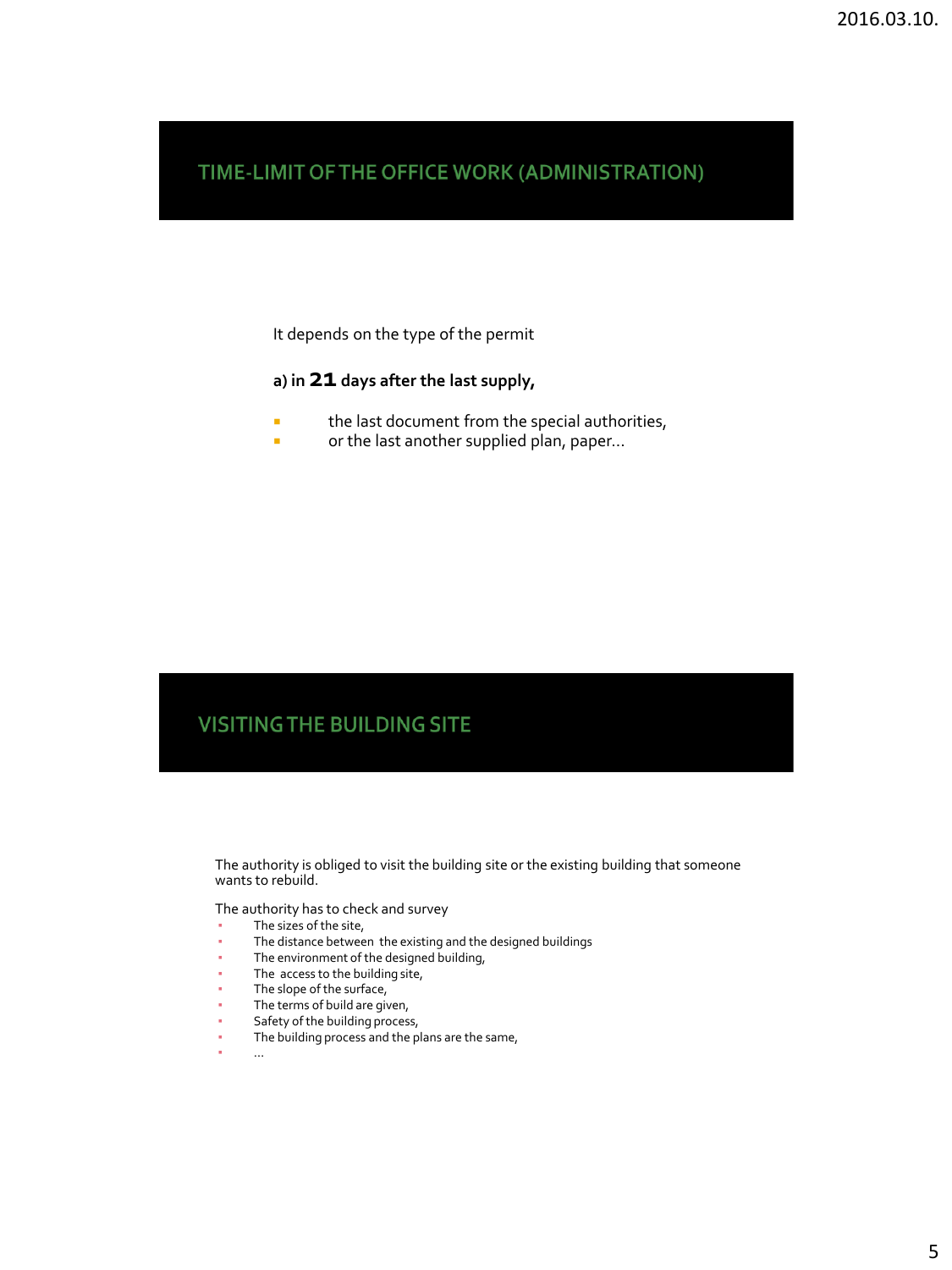### IN WHICH CASES IS A BUILDING PERMIT NEEDED

**In the governmental order there is a special supplement, that describes when the client doesn't need a permit:**

- Type,
- Size,
- Function,
- Type of the building process,
- Scale, dimension of the reconstruction
- Thermal insulation, count of units, chimney, swimmingpool,
- Fence, plantinghouse...
- Declare of the static
- Under 300 m<sup>2</sup> and new building, only a simple documentation of statement is needed

#### THE CONTENTS OF THE REQUEST

- **Address,**
- Type of the request,
- **Subject of the request,**
- **Number of buildings, functional units,**
- Previous permits of the building or the site;
- **Annexes, supplement:** 
	- *Verification of the rights of using the property,*
	- *Architectural documentation,*
	- *Sign of the architect, and other…*
	- *Advisory opinion of the planning committee*,
- How (on paper, or not) the client needs the permit,
- **•** Verification of the payment of the fee;
- **Signatures**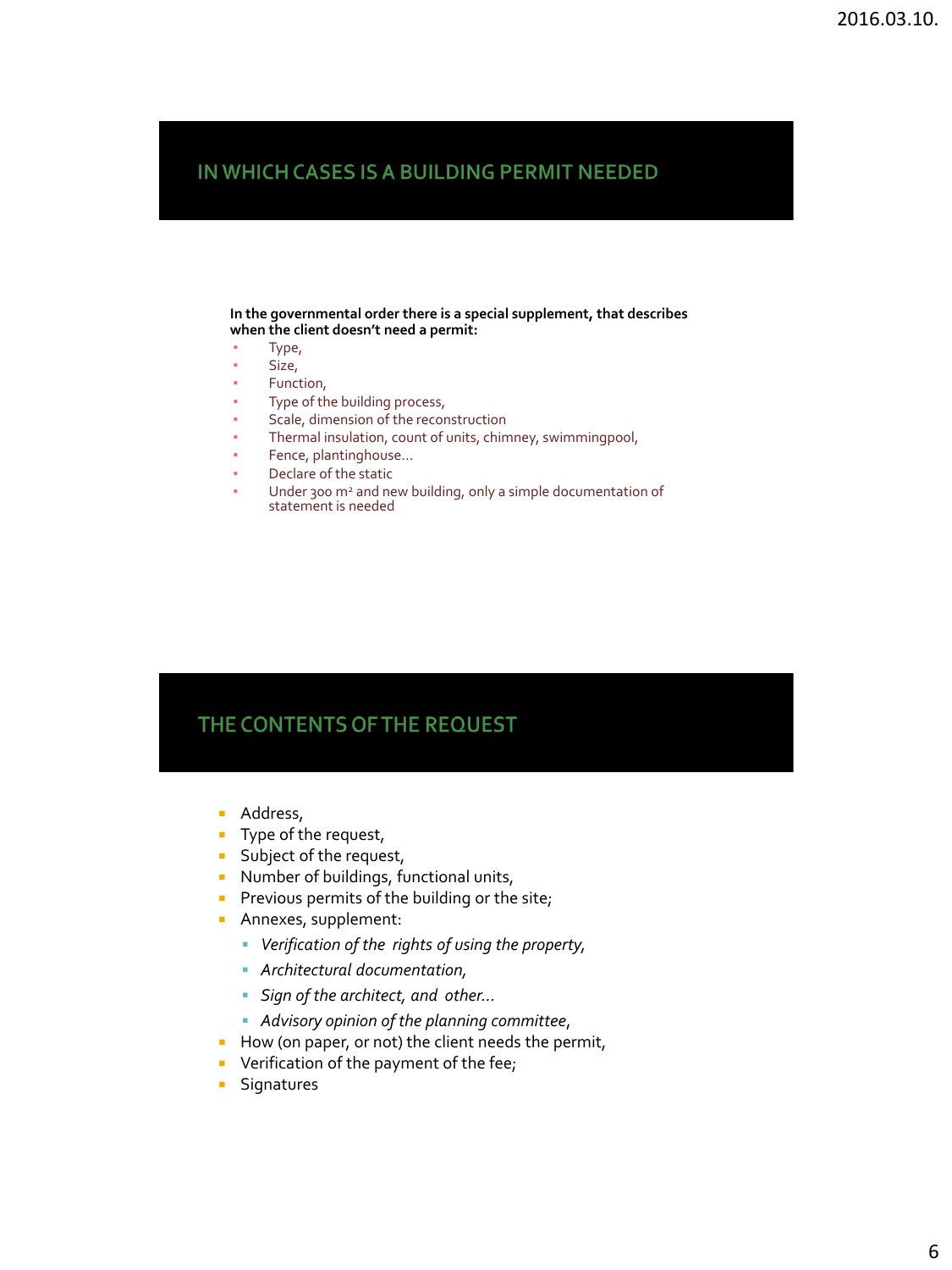## THE CONTENTS OF THE BUILDING PERMIT

#### **main contents:**

- **Conditions of the permit,**
- Type of the request,
- **Subject of the request**
- **Length of validity,**
- Where can the client, and others inspect the documentation,
- **Conditions of the start,**
- **Justification of the decision,**
- Premonition, what the client has to do, and must not to do,
- ….

### **VALIDITY OF THE PERMIT**

Building permit: 3 years,

- **needed to start in 2 years,**
- **become useable in 5 years.**

 *The client can prolong the validity of the permit …*

Deviation is allowed only in special cases:

- Do not change the main sizes of the building (height, contour...<br>■ Do not changes the parameters of the building site
- Do not changes the parameters of the building site
- Do not change a frame (but declare...)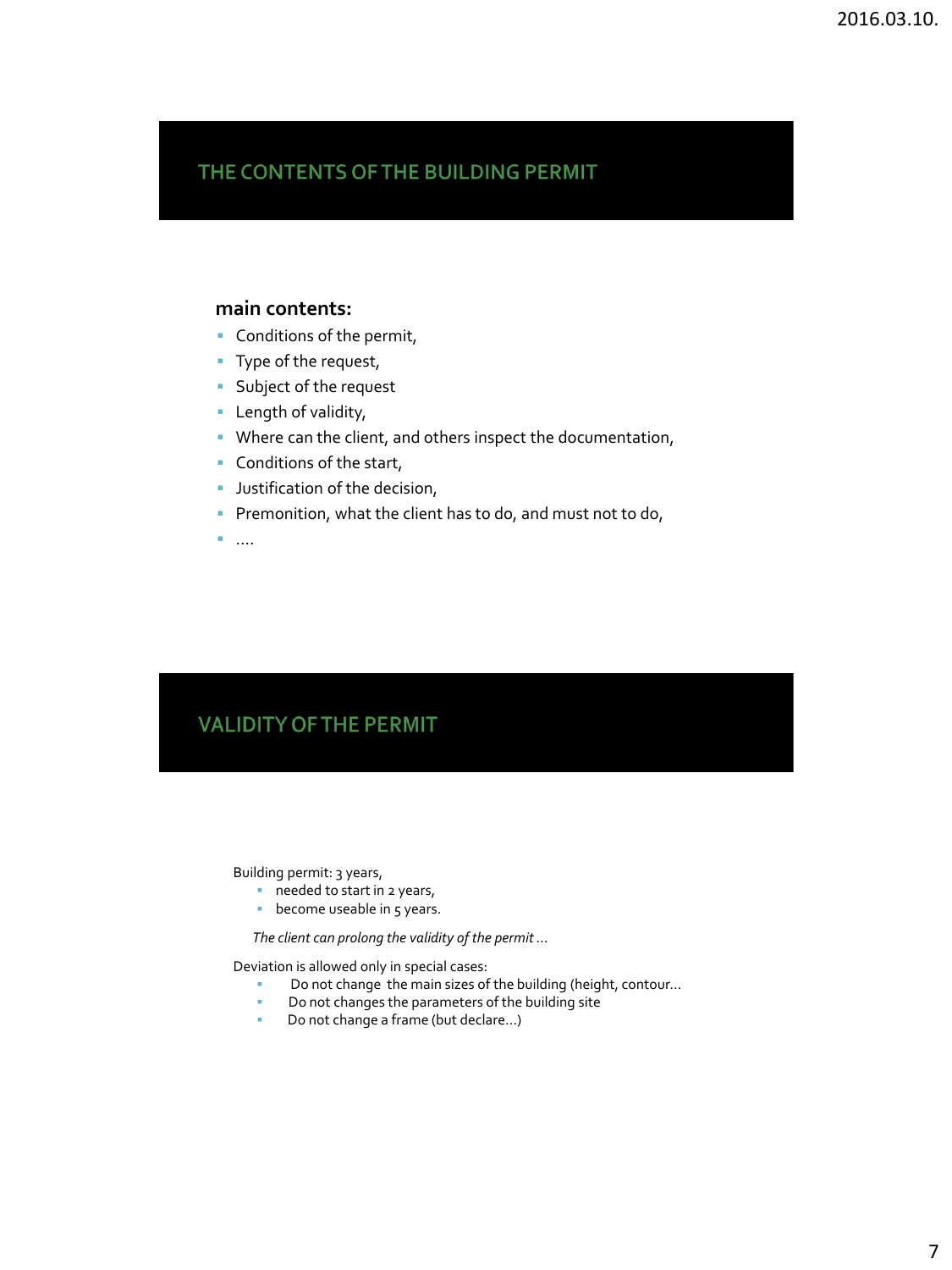### **TYPES OF BUILDING PERMITS**

#### **Types of permit proceedings:**

- **Philter-** preliminary building permit,
- **building permit,**
- **demolition permit,**
- **continuance permit,**
- **complex permit.**

#### PRELIMINARY BUILDING PERMIT

#### **For a special part of the permit:**

- Location,
- Form,
- Function,
- …

#### *The permit especially depends on the advisory opinion of the planning committee!*

(visit the building site) (*can not start the building process…)* (deviation from the rules…) (faster…)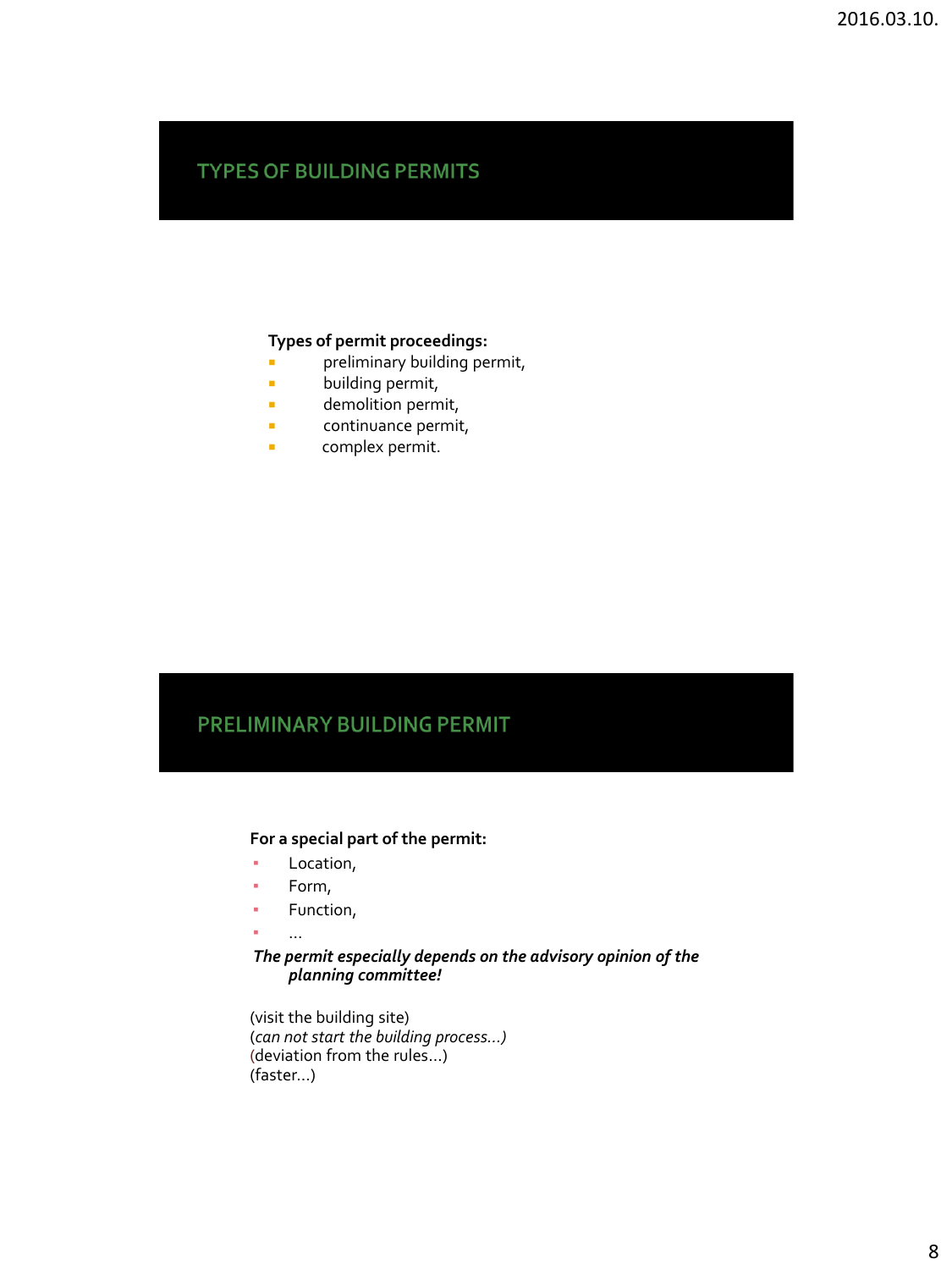### "CLASSICAL" BUILDING PERMIT

By the **supplement** of the order of government.

The allowable maximum duration of the proceeding is **21 days** .

The permit and also the architectural documentation is needed for the start of the building process.

The client may has a request for deviations from the main order.

In special cases (before) deviation (from the plans) is allowed without a new proceeding.

### **COMPLEX BUILDING PERMIT**

#### **This type of building permit has two parts:**

- The first part is a preliminary, the second part is a "classical" building permit.
- The authority takes a visit at the building site, and takes a consultation with the special authoritys after the start of the proceeding
- The authority gives a special preliminary "frame" permit.

#### **The main advantage of this type is the next:**

▪ **If the rules will change during the proceeding, the client is allowed to use the previous rules, that was existing at the time of the conceptual permit.**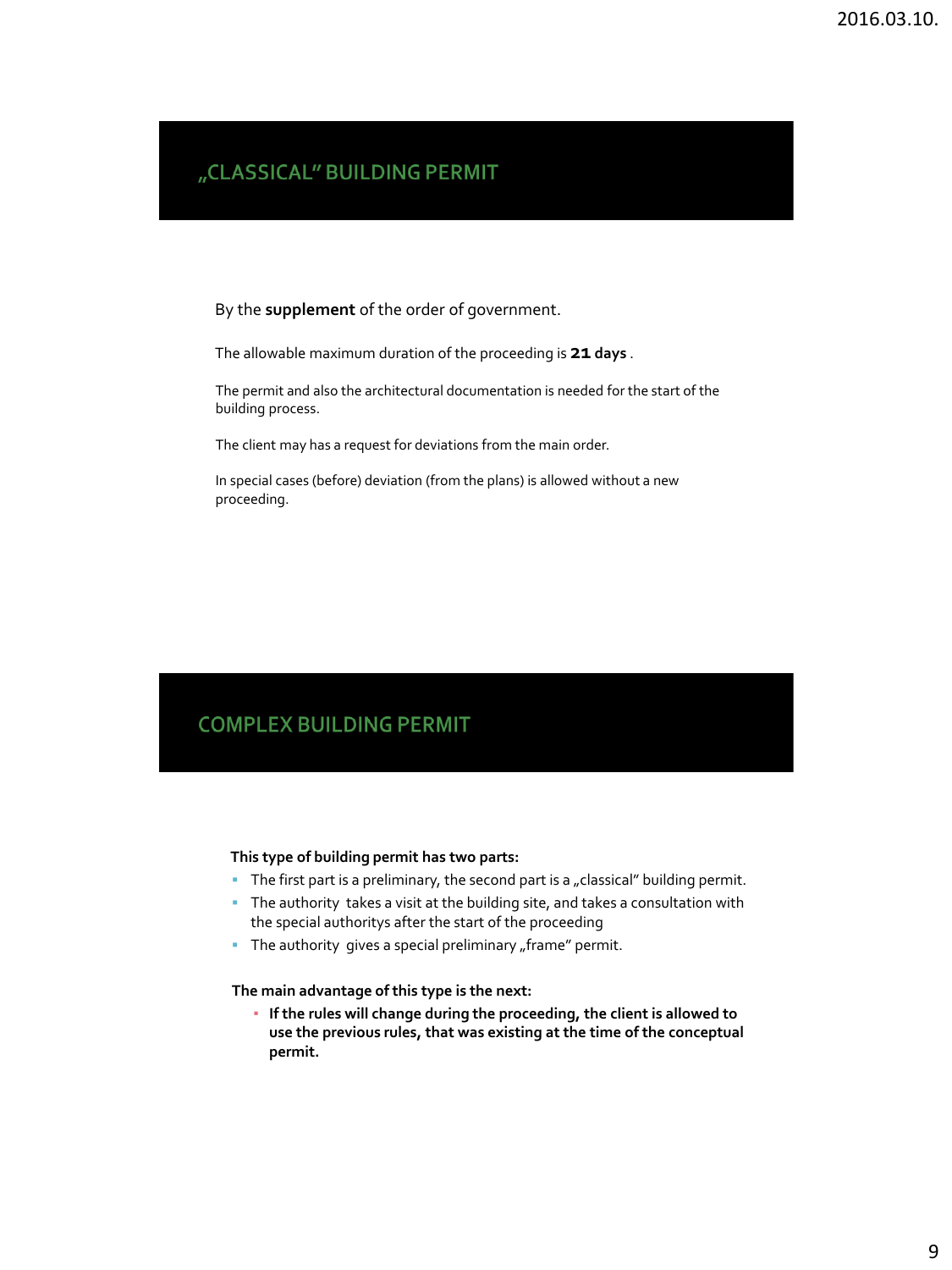**DEMOLITION PERMIT** 

Cases – in which doesn't needed the permit – is in the supplement of the order of government.

Validity of the building demolition permit: 1 years.

- if it had started, and the process is permanent, the validitiy is 3 years
- the authority can prolong the permit.

The client has to send a word to the authority when the process ended.

"More" important is the waste-management, and it's justification.

#### **CONTINUANCE PERMIT**

In case of deviation in building process…

Is it possible to permit the existing (deviated) state?

Visit the building site.

Inform the client on the conditions of the permit, and prescribe a new proceeding.

If the client does not start a new proceedig the authority starts the demolition.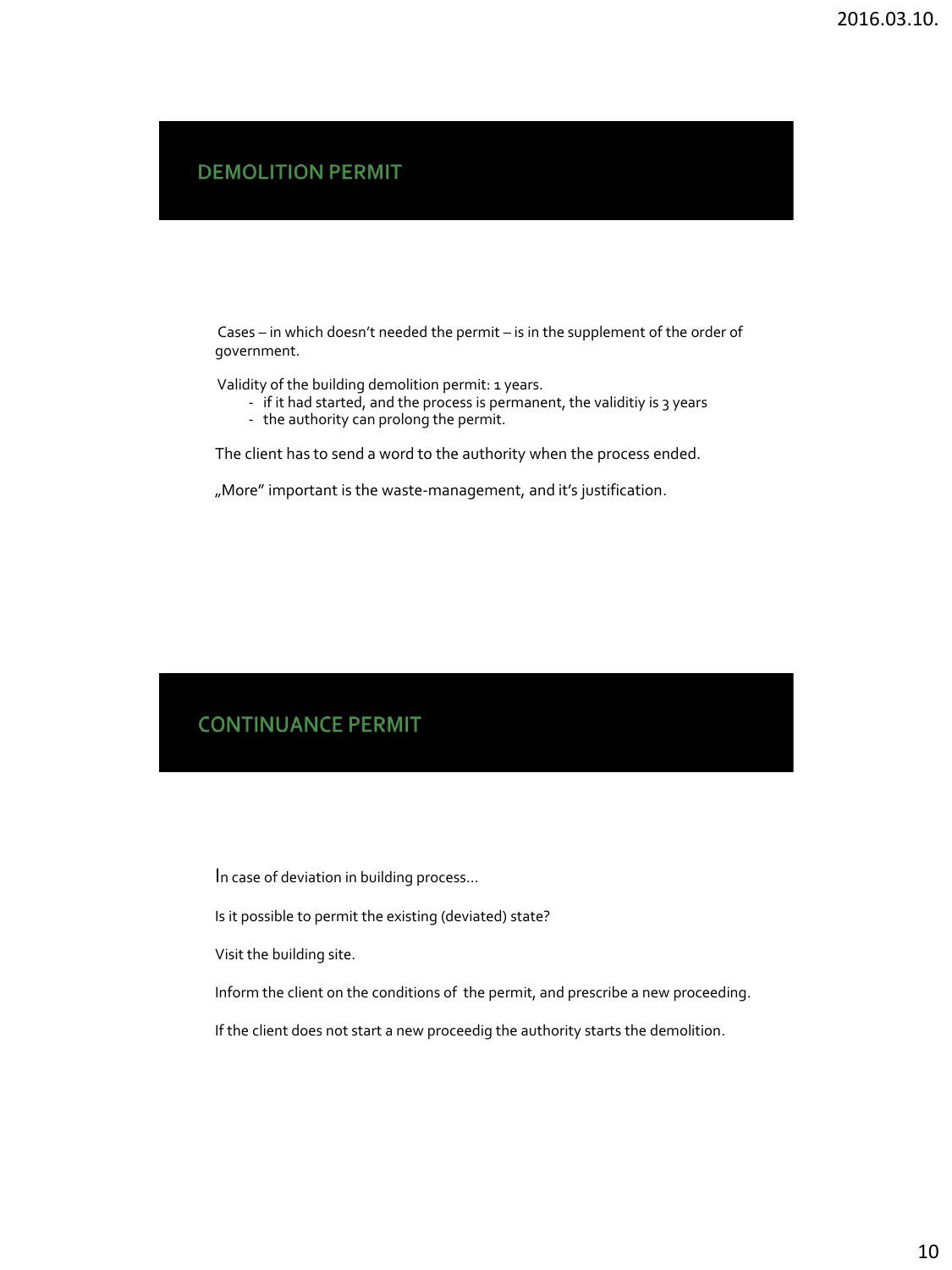## **IN EMERGENCY CASES**

#### **acceptance of building activities:**

- **In emergency cases, whithout any suspences, the client starts** constructing activities,
- $\blacksquare$  It may be demolition,
- **If may be subsistence (continuance permit),**
- **In justified cases without a scot.**

## **CONTROLLING BY THE AUTHORITY**

- Usually once a year, when the building process is reported,
- **Sometimes in random sample,**
- **Controlling the authority of the architect, and the other** attendances,
- **IF** Is there any deviation from the permitted plans.
- Is there any deviation from the rules and orders of the process.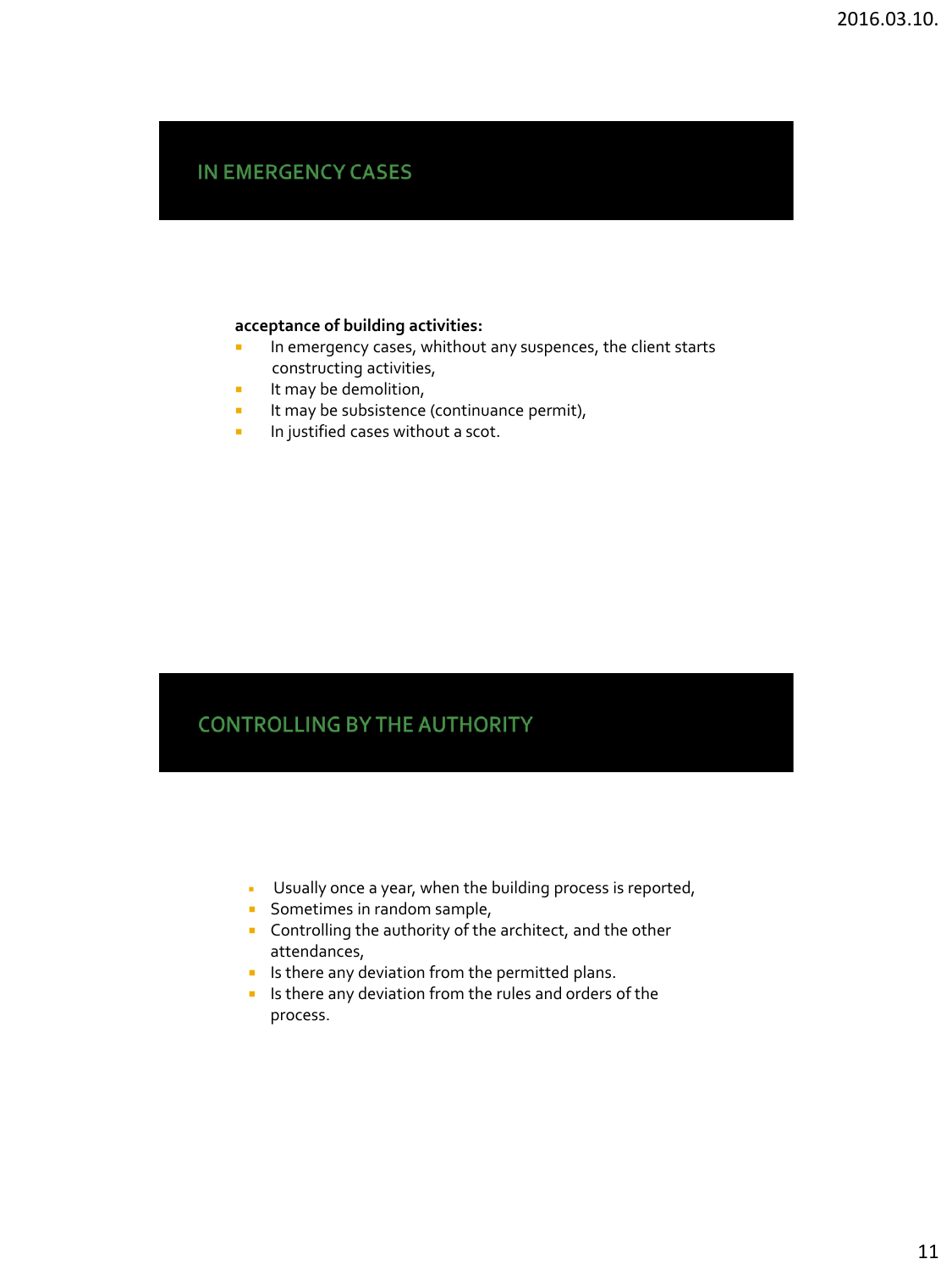#### **Main contents of the documentation:**

- **Technical description, achitectural, engineering, statics,** electricity, technology…
- **Fire-protection description**
- **Architectural plans,**
- **Architectural programme,**
- **Advisory oppinions,**
- **Special plans,**
- *Declarations about the cost, the waste-material,*
- *Sign of the architect, and other designers,*
- *Official siteplan,*
- *(Proprietorship register of land not)*
- …

### **CONTENTS OF THE PLANS, AND DOCUMENTATIONS**

#### **Contents of the architectural plans**

- **Siteplan,**
- **Floorplans of all storeys,**
- **Sections, minimum two different directions,**
- **All elevations, facades,**
- *Technological plans in special cases,*
- *Landscape architectural drawings,*
- *…*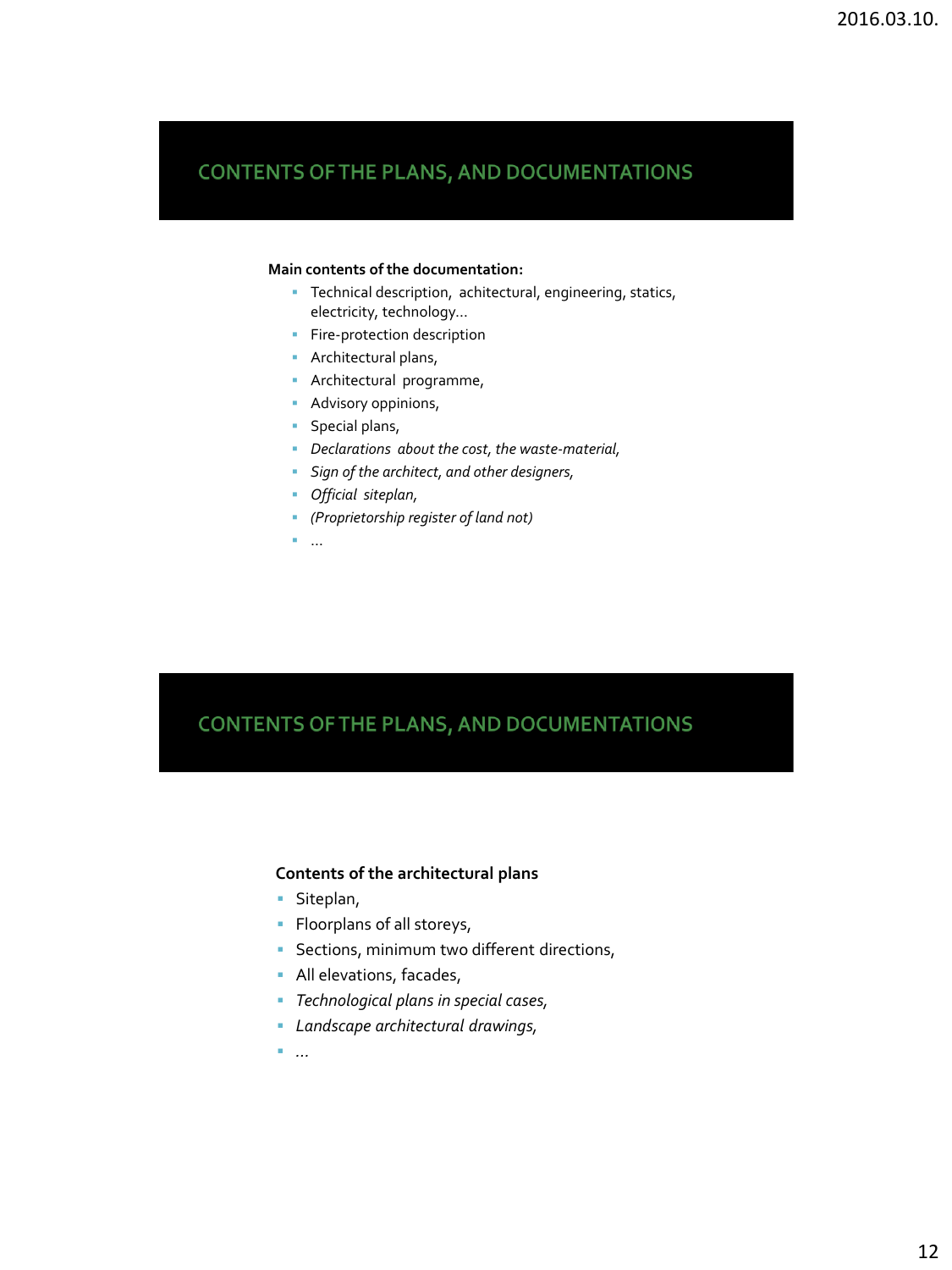#### **Technical descriptions**

- Values of calculations, size, height, green area…
- **Technologies,**
- **Functions,**
- **Descriptions about all structures,**
- Transport and ways,
- **Specifications of the structures,**
- Descriptions about the Chimneys and the engineering,
- **Descriptions about the statics, in special cases (more than the basic** building, especially renovation and reconstruction)
- **Connection with the roads.**

### **CONTENTS OF THE PLANS, AND DOCUMENTATIONS**

#### **Analysis of the soil:**

- *More than 4 level,*
- *Higher than 10 m,*
- *More than 1000 m <sup>2</sup> ,*
- *More than 7, 0 m span,*
- *The basement deeper than 4 m.*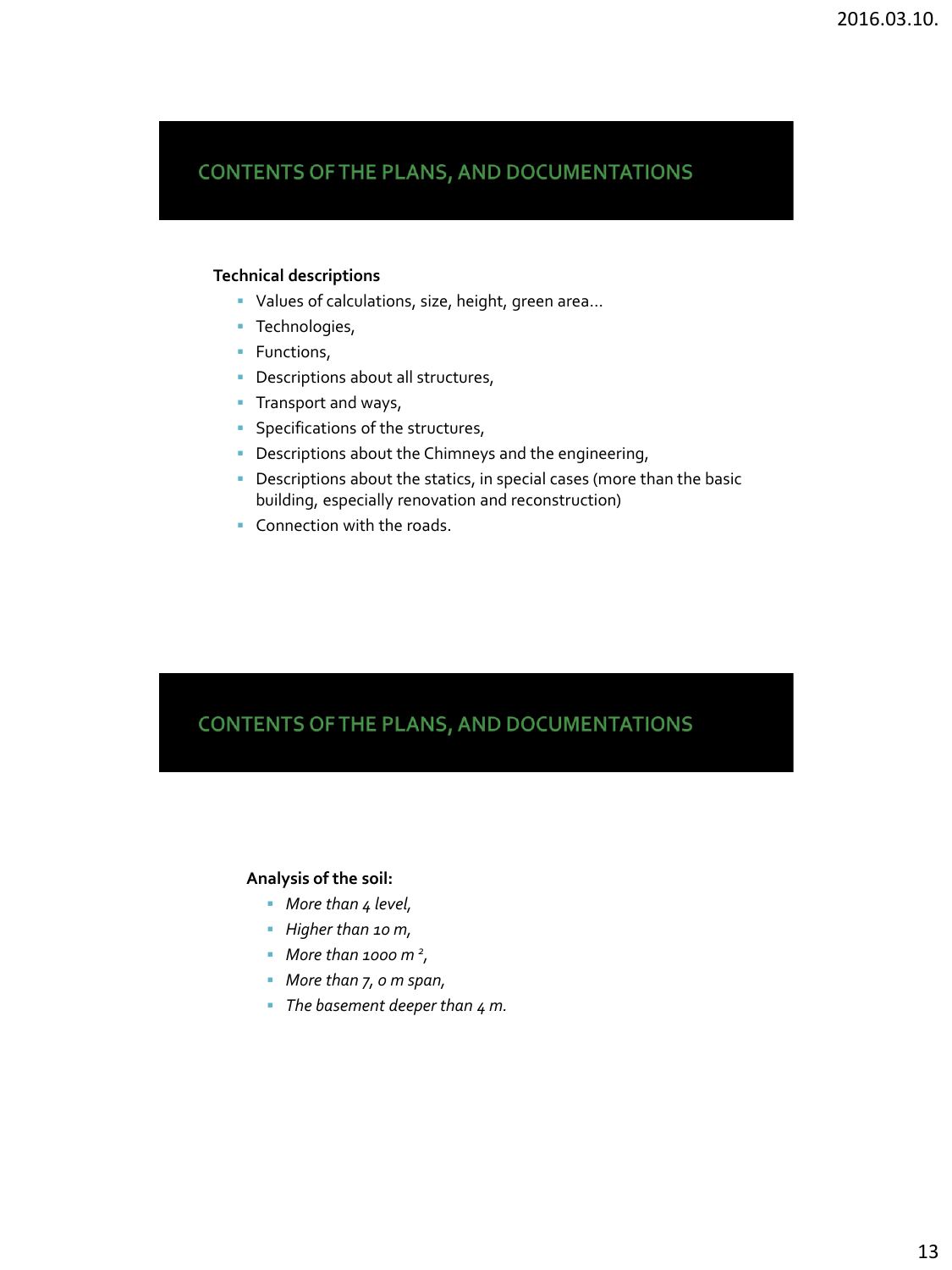#### **Siteplan**

- Direction of the north,
- "neighbourhood",
- **All of existing and designed buildings**,
- Distances between the buildings and the bordering buildings,
- Values,
- **Entrances and parking places,**
- **Absolute height,**
- Trees,
- **Levels and slope**
- ...

### CONTENTS OF THE PLANS, AND DOCUMENTATIONS

#### **Floorplans**

- **All different storeys,**
- **Built-in furnitures,**
- Doors and windows,
- **Stairs and ramps,**
- The levels of the connecting ground,
- **Chimneys,**
- In all rooms: the area, the covering, and the function,
- The location of the sections